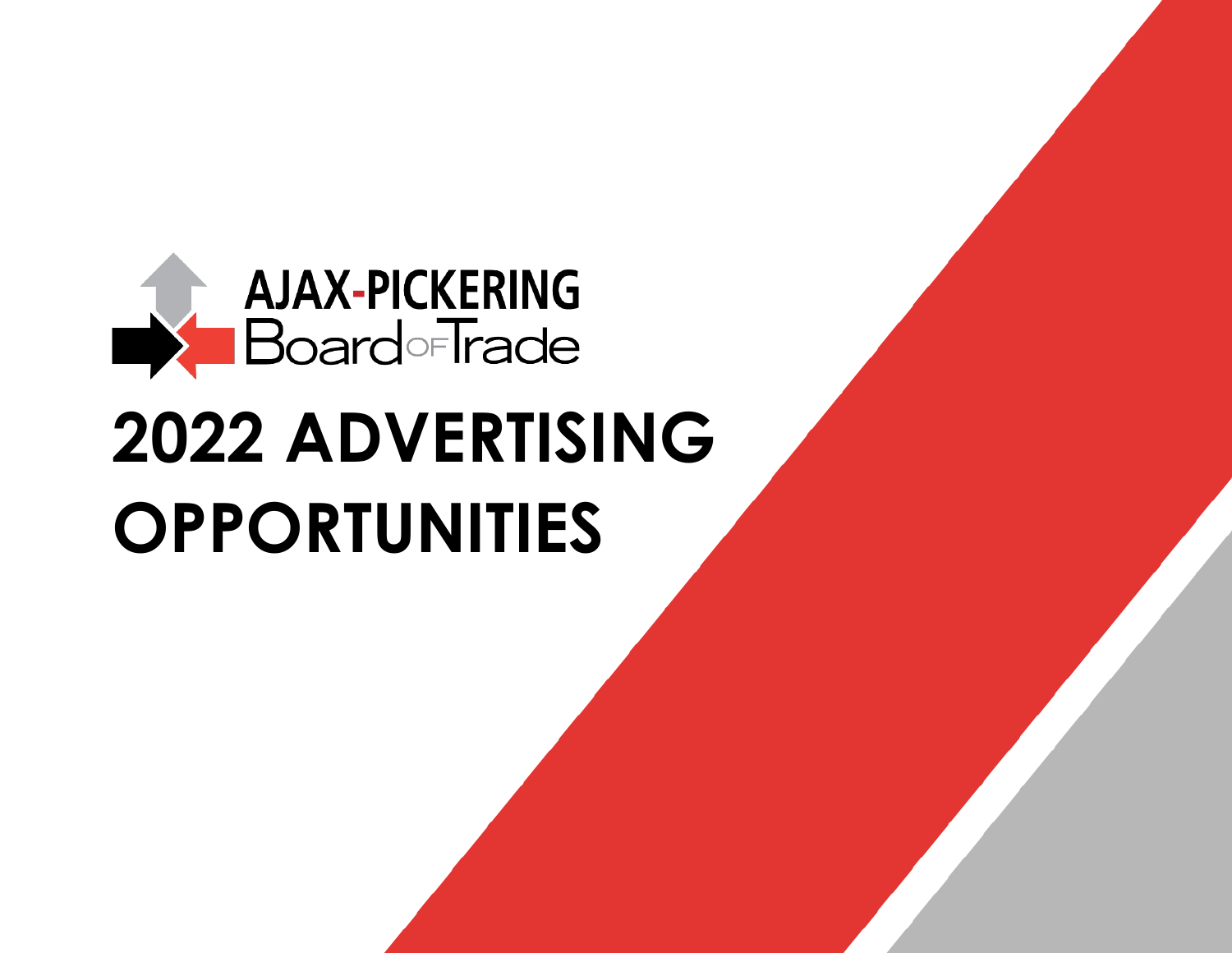# Contents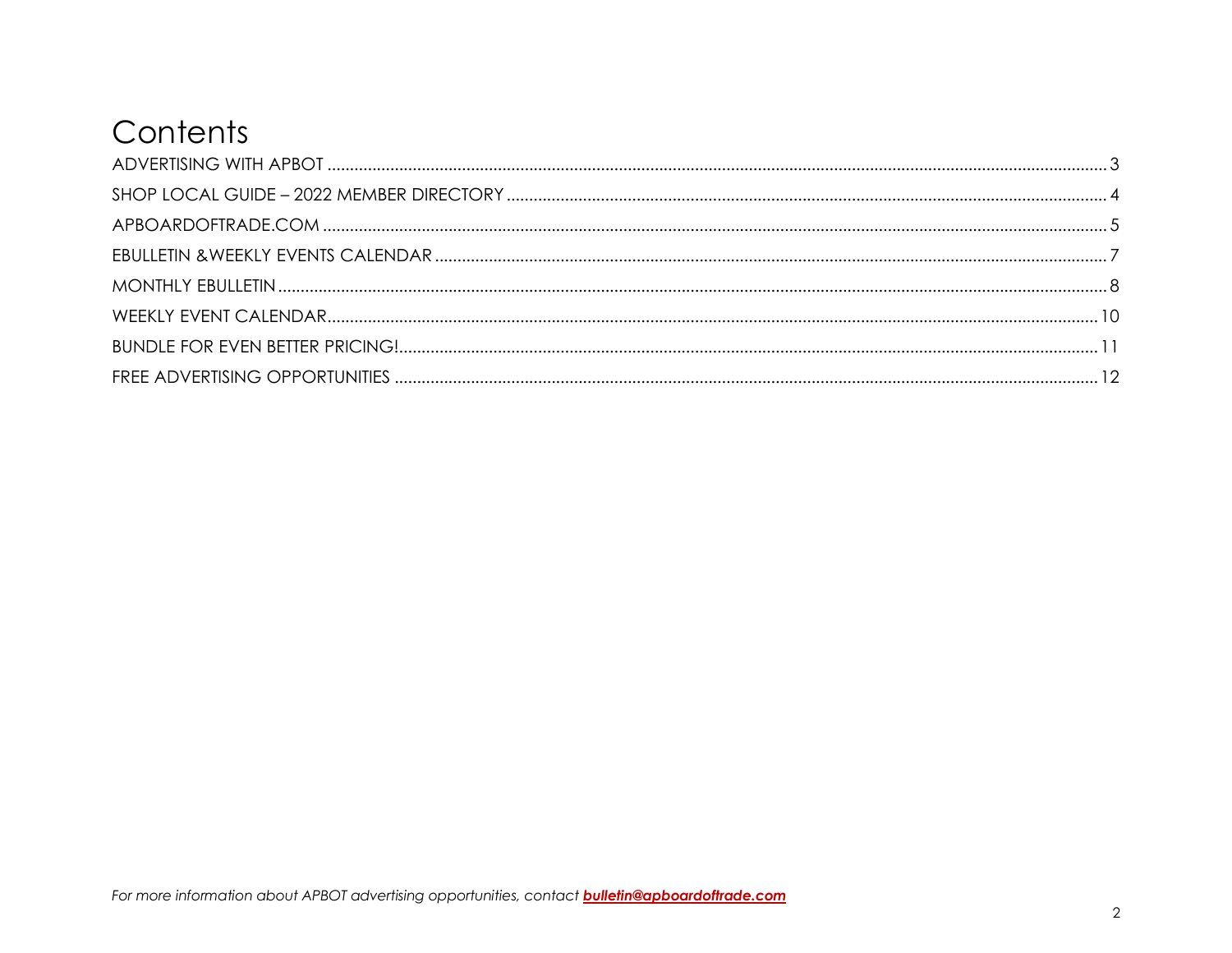# <span id="page-2-0"></span>**ADVERTISING WITH APBOT**

### **YOUR BEST INVESTMENT YET**

The Ajax-Pickering Board of Trade (APBOT) represents a diverse array of business sectors ranging from small to large organizations. As the voice of business in the Ajax and Pickering community, APBOT thrives to support our members in any and every way we can. By choosing to advertise with us, you are promoting your business to a network of Like-minded members and other non-member businesses and organizations as well. From traditional print, to web, to email advertising, the Board of Trade has a wide variety of opportunities to meet your budget and ensure maximum recognition and value.



### **REPRESENTING A DIVERSE ARRAY OF BUSINESS SECTORS (***examples***)**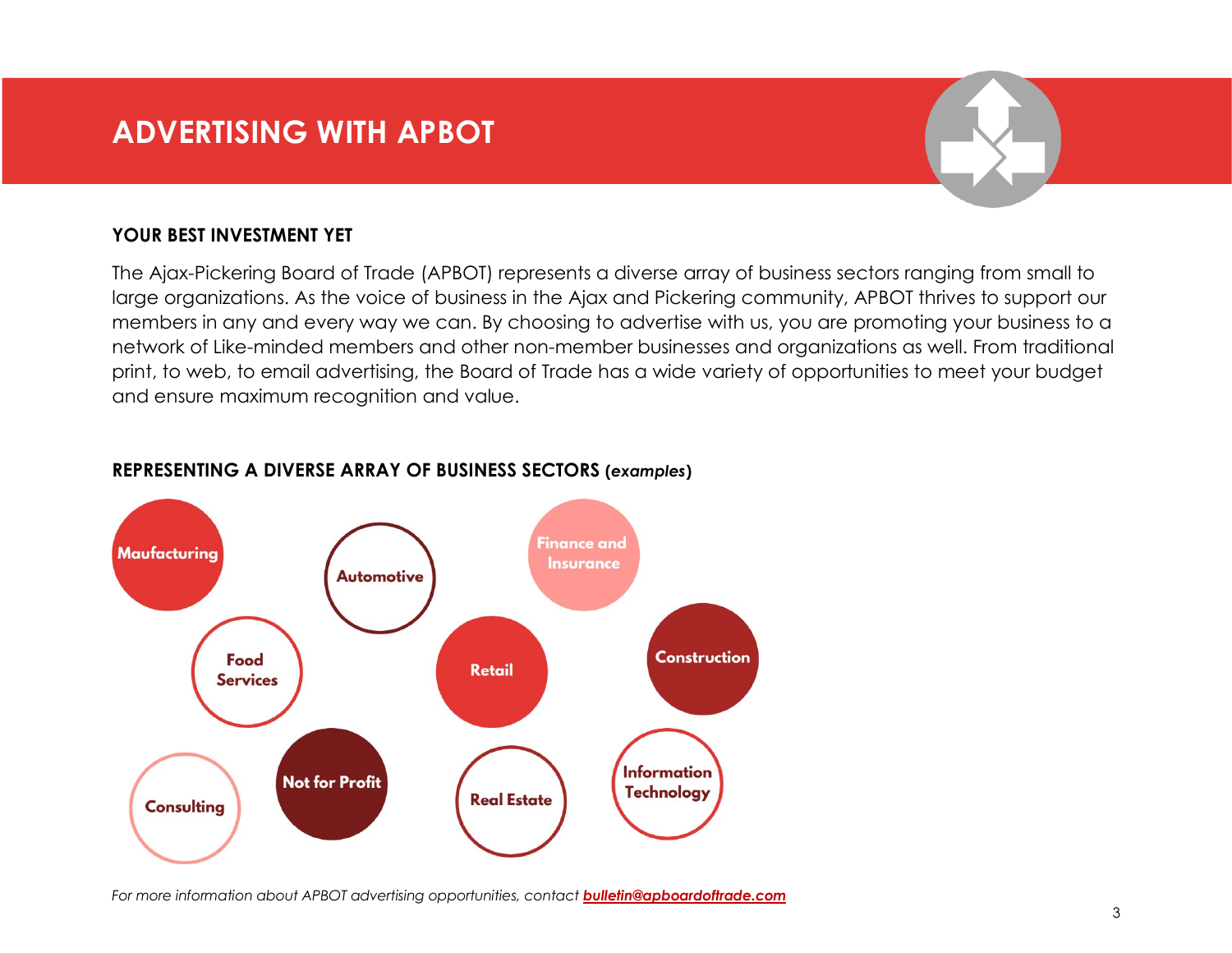<span id="page-3-0"></span>Brought to you by the Ajax-Pickering Board of Trade, Clarington Board of Trade, and Whitby Chamber of Commerce, this membership directory intends to inspire local business support. This is an annual printed publication that is mailed to members in March.

### **DETAILS:**

Approximately 2000 copies will be printed

- Members who join the Ajax-Pickering Board of Trade after January 31, 2022 will not be listed in the 2022 Shop Local Guide
- Ad purchasers are responsible for their own ad design
- Ads are required in a JPEG or PDF format
- Ads must be paid for in full prior to printing of publication
- Ads must be submitted by January 31, 2022

## **BONUS OFFERS:**

Purchase a Full or Half Page ad and receive:

- FREE side-bar ad on the APBOT website for a quarterly period *(\$425 value)*
- Opportunity to purchase box ad in the monthly eBulletin AND weekly event calendar for 6 months at the deeply discounted price of \$200 *(\$700 value)*

Purchase a 1/4 or 1/8 Page ad and receive:

• Opportunity to purchase box ad in the monthly eBulletin AND weekly event calendar for 6 months at the deeply discounted price of \$200 *(\$700 value)*

**To purchase ad space in the Shop Local Guide contact Lisa Mele [apbotshoplocalguide@gmail.com](mailto:apbotshoplocalguide@gmail.com)** *(for all other APBOT advertising opportunities, contact [bulletin@apboardoftrade.com\)](mailto:bulletin@apboardoftrade.com).*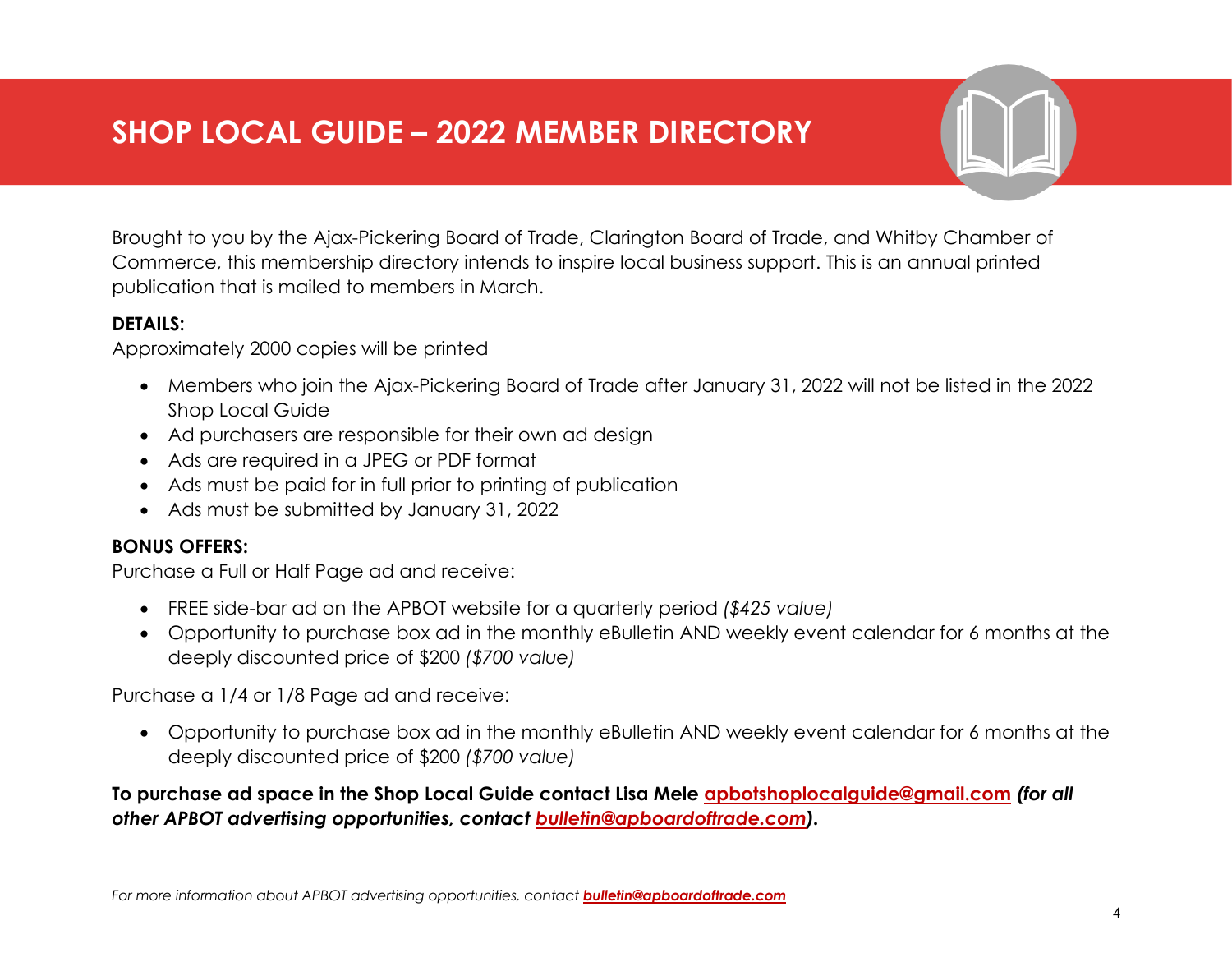# <span id="page-4-0"></span>**APBOARDOFTRADE.COM**

With thousands of monthly visitors, the APBOT website is the perfect place to promote your business!

Displaying an ad on www.apboardoftrade.com gives our members incredible exposure that is great for branding, promoting, and marketing a new product or service. Through our responsive, mobile-friendly site, your ad will have full functioning interactive ability to enhance your presence - giving you the best value and the greatest return.

### **DETAILS:**

- Box ads scroll through a single spot on the website; a maximum of 10 advertisements are posted
- Space is limited; advertisements will be accepted on a first-come, first-served basis
- All payments to be received prior to the posting of advertisement
- Advertiser given 'right of first refusal' to renew ad when scheduled term completed
- \$25 administration fee for change in ad during the scheduled term
- Cost of advertisement does not include production of artwork; if design assistance required, please contact APBOT for quote

Monthly Active Users: average 2200

Monthly Sessions: average 2900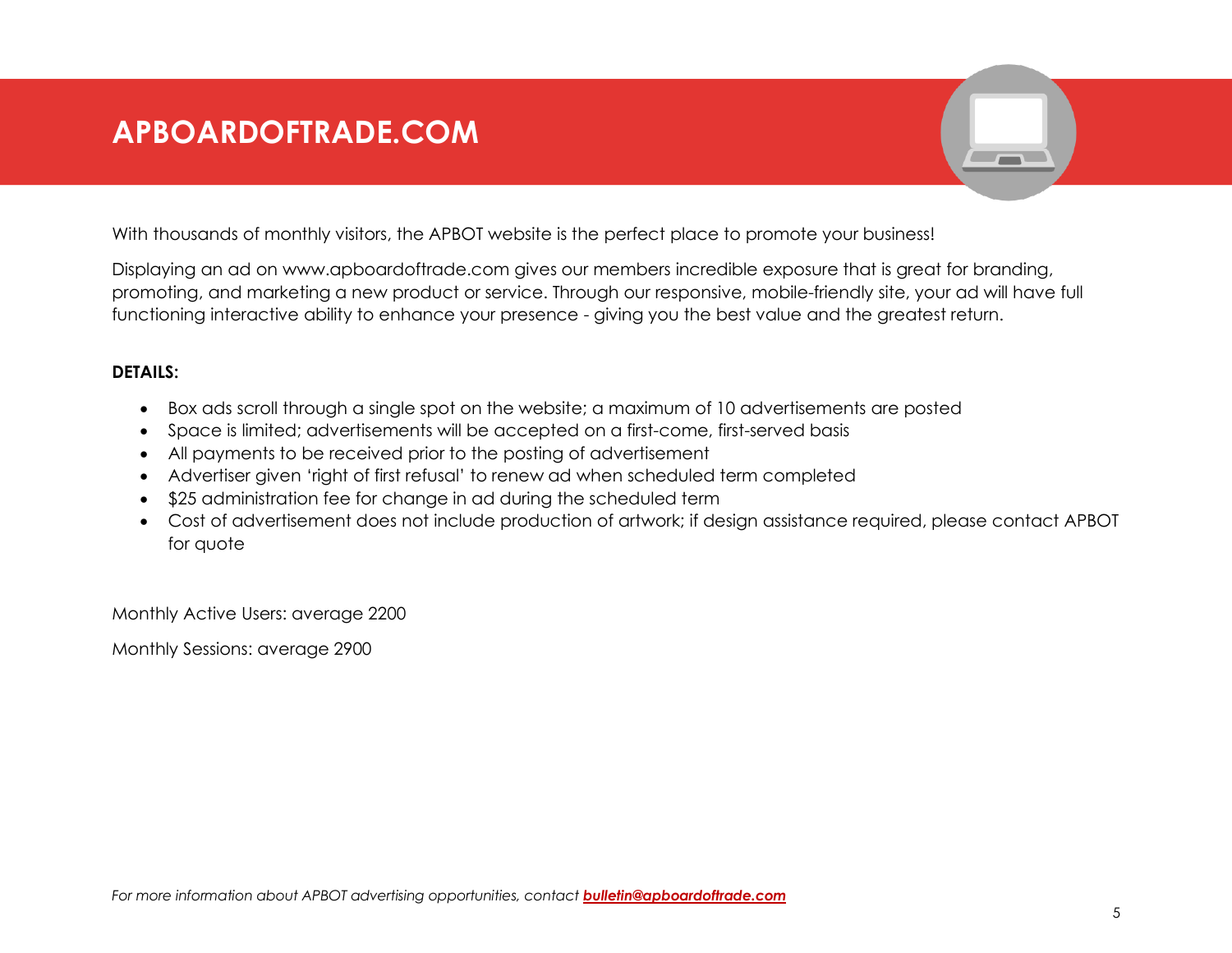# **APBOARDOFTRADE.COM**

# **SIDE-BAR AD**

**300 x 300 px | Full RBG Web Colour Standards | 72 Resolution**

Monthly | \$150 Quarterly | \$425 Annually | \$1600

NOTE: ads are not able to be displayed on the event calendar or registration pages – these spaces are reserved for event sponsors only. Side-bar ads will loop from homepage to subpages.



*For more information about APBOT advertising opportunities, contact [bulletin@apboardoftrade.com](mailto:bulletin@apboardoftrade.com)*

 $\overline{\phantom{a}}$  and  $\overline{\phantom{a}}$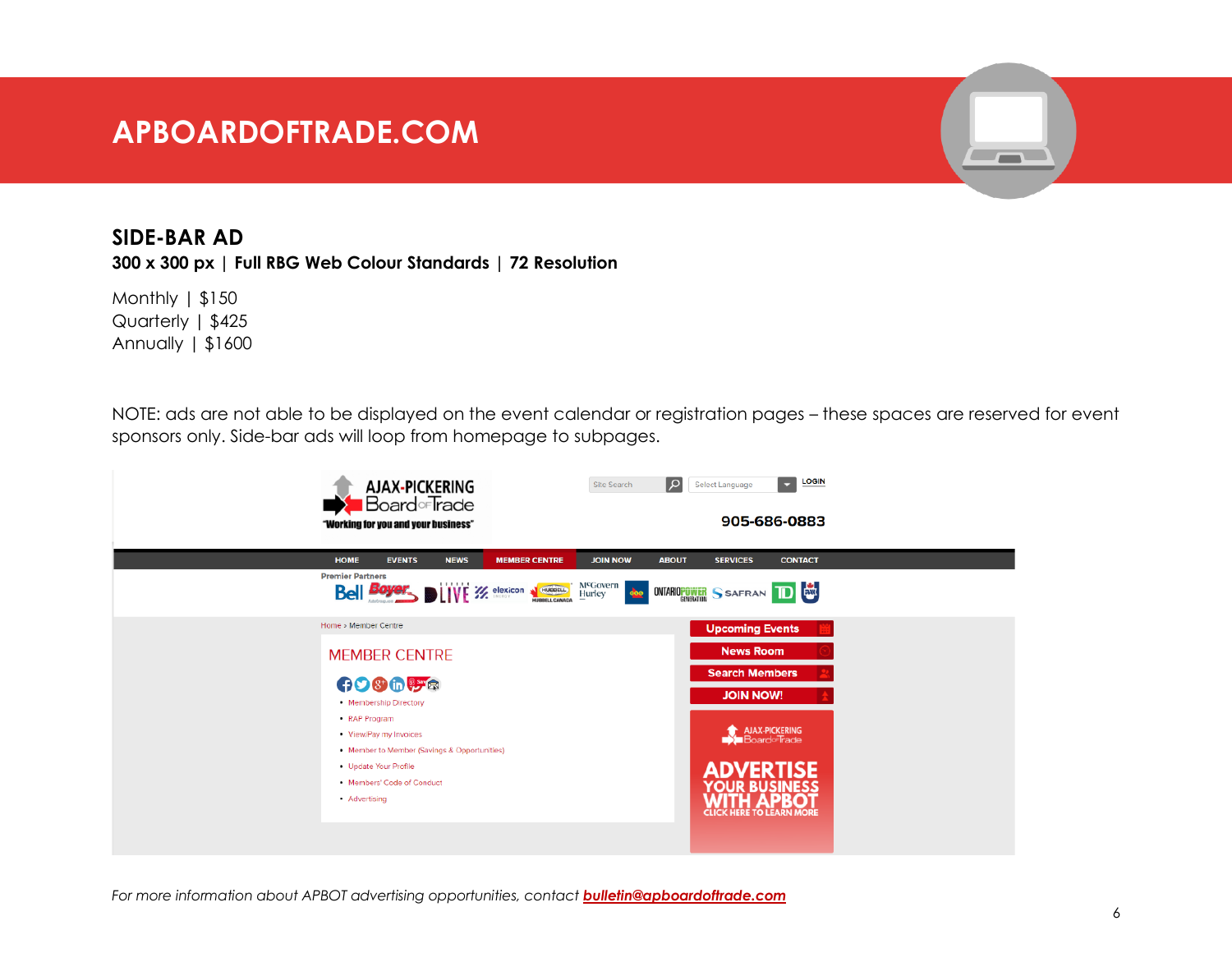# <span id="page-6-0"></span>**EBULLETIN &WEEKLY EVENTS CALENDAR**

The APBOT electronic newsletter, otherwise known as the e-bulletin, is distributed monthly to a distribution list of more than 1400 members and non-members. This newsletter is distributed as a free benefit of membership and includes member news and promotions, Board event news and announcements, and recognition of new members. In amongst the newsletter articles is the opportunity for our members to place their digital advertisement.

The APBOT Weekly Events Calendar is distributed to the same list as noted above and includes information on upcoming events.

### **DETAILS:**

- Box ads in the eBulletin follow the first article; a maximum of 6 advertisements are posted
- Box ads in the Weekly Calendar follow the Upcoming Events list; a maximum of 6 advertisements are posted
- All payments to be received prior to the posting of advertisement
- Renewal of ad subject to approval
- It is the responsibility of the advertiser to provide digital-ready artwork. Cost of advertisement does not include production of artwork; if design assistance required, please contact APBOT for quote
- Space is limited; advertisements will be accepted on a first-come, first-served basis

**Distribution:** 1400+ members and non-members

**Frequency:** eBulletin published on the first Wednesday of each month (excluding holidays)

Weekly Event Calendar published each Tuesday (excluding holidays)

**Open Rate Average:** 38% **Click Through Rate Average:** 11%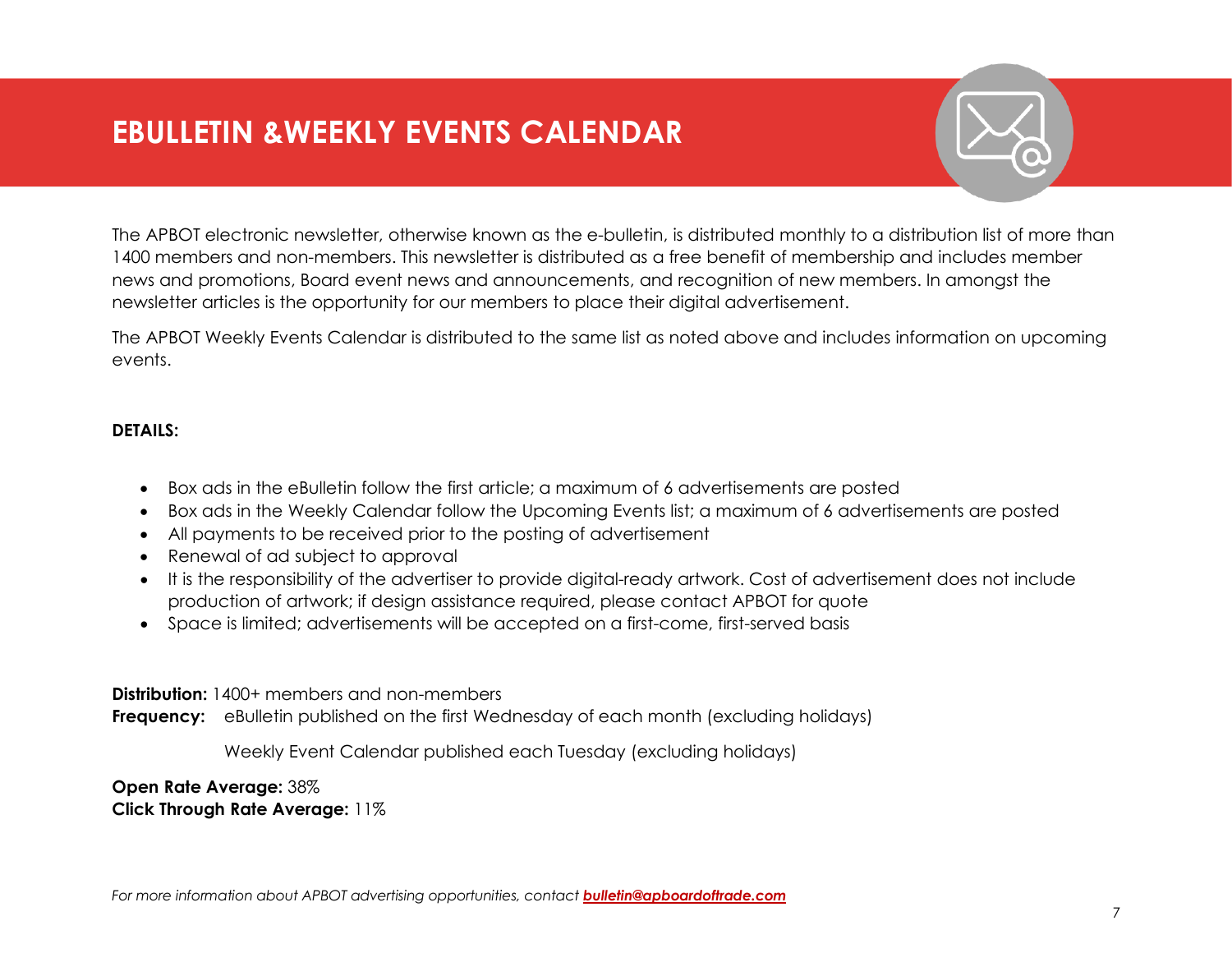# <span id="page-7-0"></span>**MONTHLY EBULLETIN**





#### Timing and Lack of Consultation on Minimum Wope Hiles Disruptive to Business



Icole Gibson, Executive Director of the Ajox/Pickering gard of Trade and Rogge Spati, President and CRO of te Ontario Chamber of Commerce released the sloving statement in reaction to Ontario's proposed tinimum wage increase announced on November 2, note:

Dur butiness community whoisheartedly supports the<br>Lair tradition of at workers. However, this sudden

departure from the scheduled wage increase may lead to unintended consequences for both workers and the business community.

Many businesses and organizations continue to struggle with the increased casts and<br>overall business downfurn as a result of the pandemic. The potential negative Impacts of the higher isbour costs imposed by the proposed legislation are destabiliting acress our community, with a patentially severe impact to small lough ass.

The Albert beams soons of frose velues the feedbook of its mombers and the business community. Local businesses and organizations are welcomed to share their concerts and recommendations for support by replying to this error, or a mating spaterson@ppboardoffreds.com with the subject line "Whitnum Hibps."



### **EBULLETIN BOX AD**

### **600 x 600 px | RBG Web Colour Standards | 72 Res.**

NOTE: Ads appear as approximately 300 x 300 px, but larger size is requested to protect quality

Monthly | \$50 Quarterly | \$140 Annually | \$500

### **EBULLETIN BANNER AD**

#### **1200 x 200 px | RBG Web Colour Standards | 72 Res.**

NOTE: Ads actually appear as approximately 600 x 100 px, but larger size is requested to protect quality

Monthly | \$60 Quarterly | \$170 Annually | \$650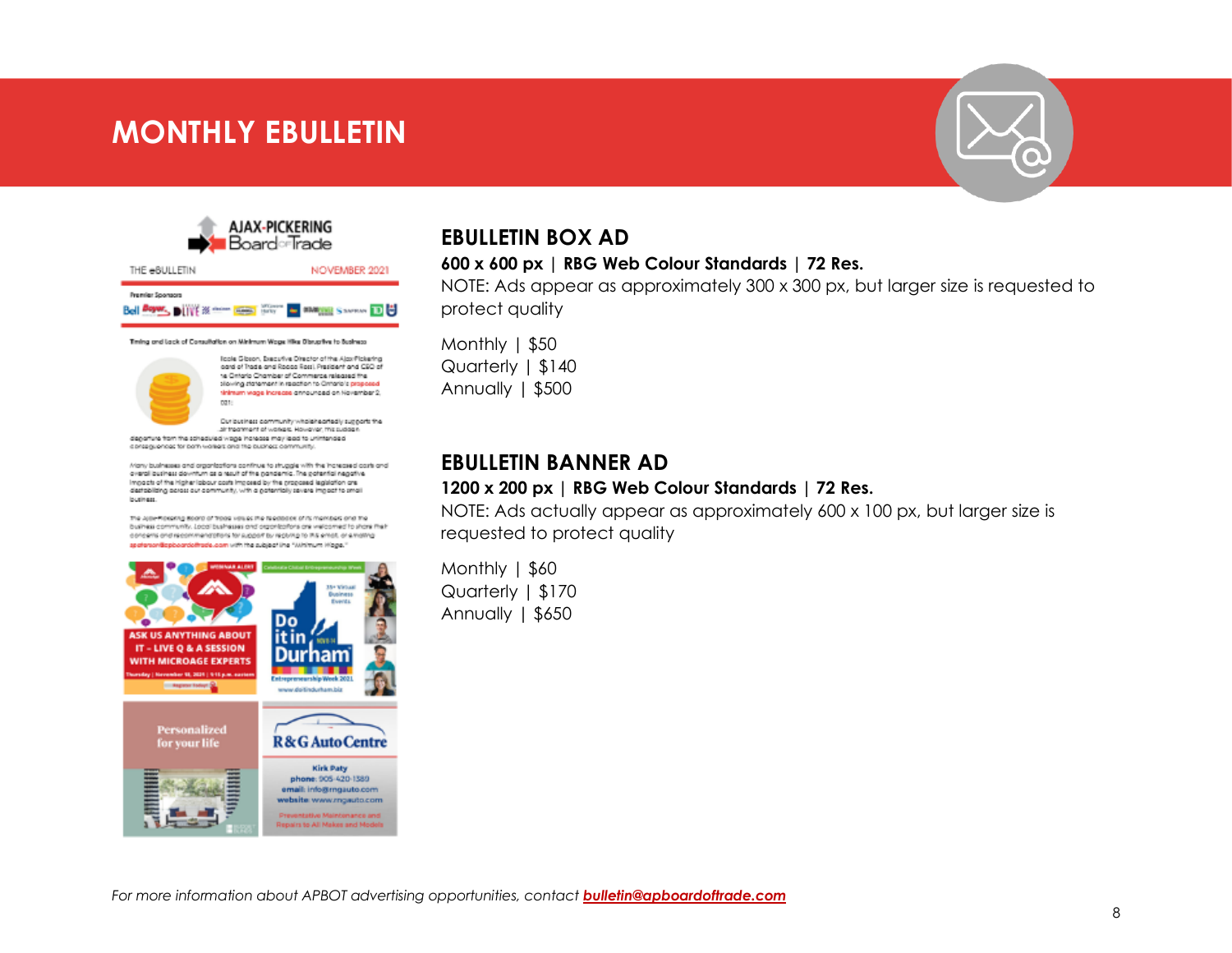# **MONTHLY EBULLETIN**





Your Article Here



.orem ipsum dolor sit amet, consectetuer adipiscing elit. Maecenas porttitor conaue massa. rusce posuere, magna sed pulvinar

ultricies, purus lectus malesuada libero, sit amet commodo magna eros quis uma.

Nunc viverra imperdiet enim. Fusce est. Vivamus a tellus. Pellentesque habitant morbi tristique senectus et netus et malesuada fames ac turpis egestas. Proin pharetra nonummy pede. Mauris et orci. Aenean nec lorem. In porttitor. Donec lacreet nonummy augue. Suspendisse dui purus. scelerisque at, vulputate vitae, pretium mattis, nunc. Mauris eget neque at sem venenatis eleifend. Ut nonummy.

Lorem ipsum clolor sit amet, consectetuer adipiscing elit.

This advertisement was shared on behalf of a member of the APBOT.

Call Time Rental

APBOT Welcomes New Members - October



Dog Paddle K9 Aquatics/ Indoor Dog Pool

find all our members in the online directory!

# **EBULLETIN ARTICLE AD**

### **200 x 200 px | RBG Web Colour Standards | 72 Res.**

Submit up to 100 words describing your event or promotion. You may also include a link to your webpage or registration page.

\*limited to two ads per eBulletin

Per eBulletin | \$100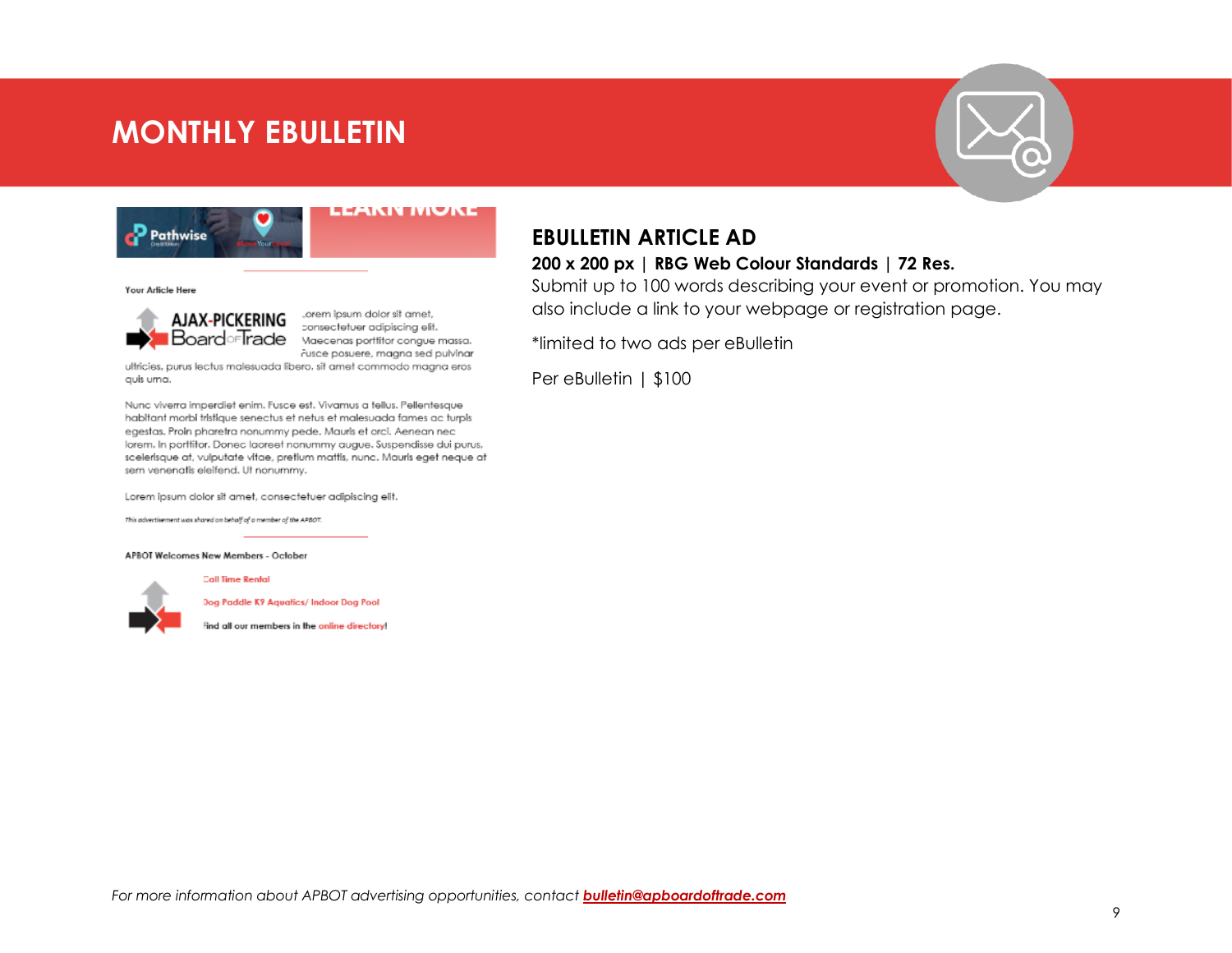# <span id="page-9-0"></span>**WEEKLY EVENT CALENDAR**





Thursday | November 18, 2021 | 1:15 p.m. eastern

# **WEEKLY EVENT CALENDAR BOX AD**

## **600 x 600 px | RBG Web Colour Standards | 72 Res.**

NOTE: Ads appear as approximately 300 x 300 px, but larger size is requested to protect quality

Weekly | \$25 Monthly | \$95 Annually | \$1000

# **WEEKLY EVENT CALENDAR BANNER AD 1200 x 200 px | RBG Web Colour Standards | 72 Res.**

NOTE: Ads appear as approximately 600 x 100 px, but larger size is requested to protect quality

Weekly | \$30 Monthly | \$110 Annually | \$1200

**Entrepreneurship Week 2021** www.doitindurham.biz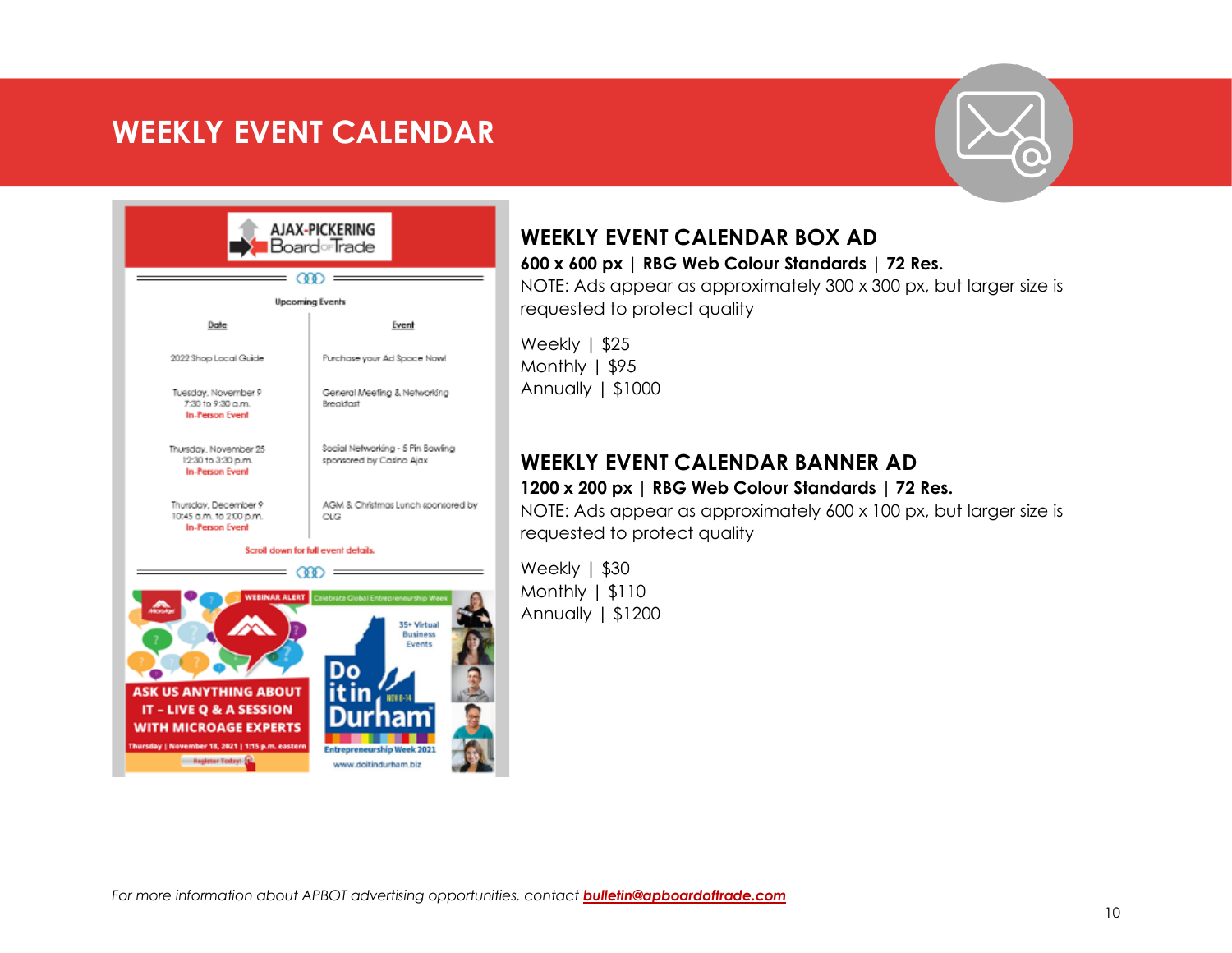# <span id="page-10-0"></span>**BUNDLE FOR EVEN BETTER PRICING!**

# **EBULLETIN & WEEKLY EVENT CALENDAR BOX AD**

**600 x 600 px | RBG Web Colour Standards | 72 Res.**

NOTE: Ads appear as approximately 300 x 300 px, but larger size is requested to protect quality

Monthly | \$125 Quarterly | \$350 Annually | \$1300

# **EBULLETIN & WEEKLY EVENT CALENDAR BANNER AD**

### **1200 x 200 px | RBG Web Colour Standards | 72 Res.**

NOTE: Ads appear as approximately 600 x 100 px, but larger size is requested to protect quality

Monthly | \$150 Quarterly | \$425 Annually | \$1500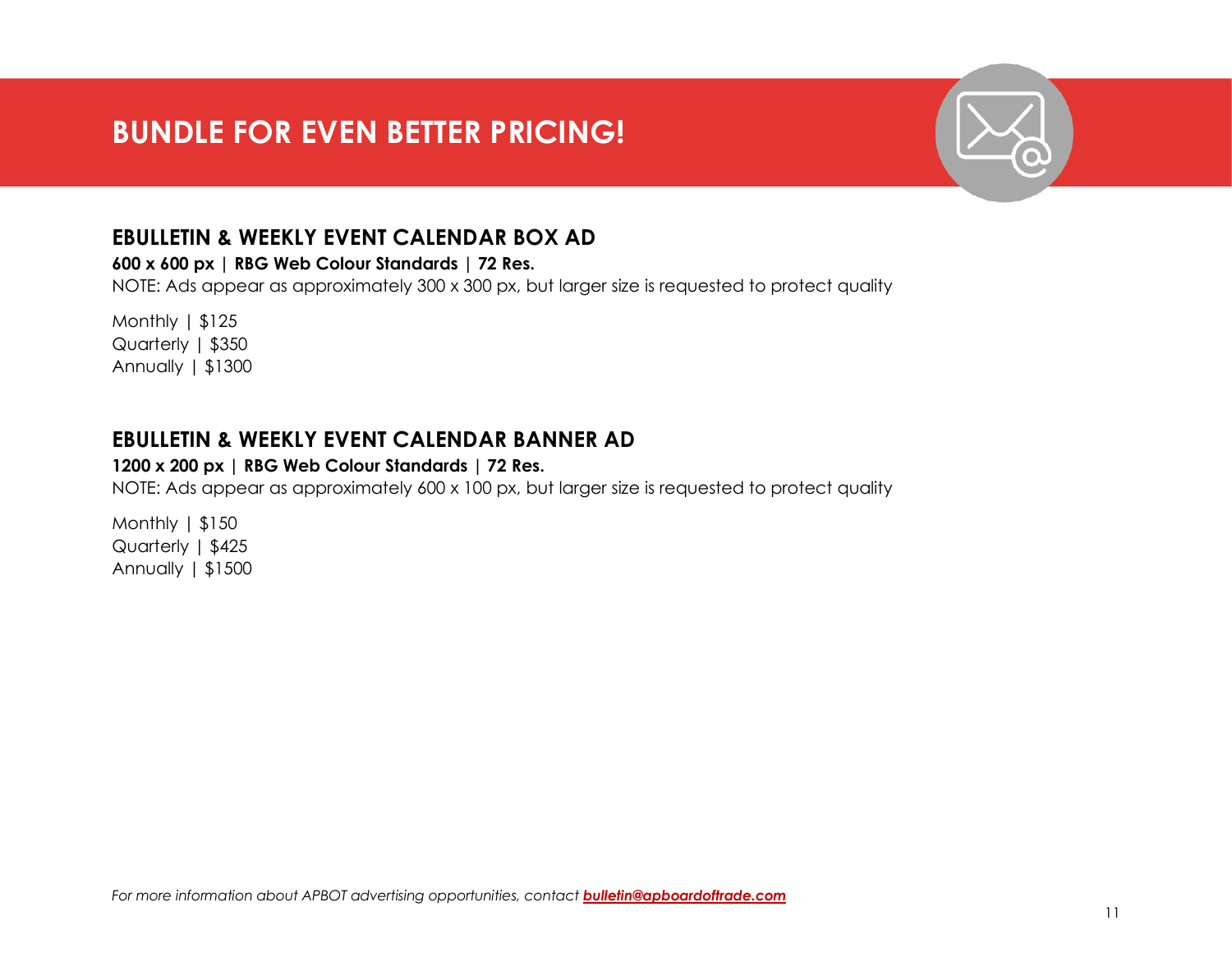# <span id="page-11-0"></span>**FREE ADVERTISING OPPORTUNITIES**

The Ajax-Pickering Board of Trade offers a number of free advertising opportunities to our members.

### **Shop a Member – Support a Member**

Promote your business or organization in our new monthly Shop a Member - Support a Member communications piece!

Each month, members in good standing are invited to send up to 100-words describing their promotion, event, or announcement, along with an accompanying 300x300px graphic or logo. Presence in back-to-back monthly emails may depend on demand. Email your offer to bulletin@apboardoftrade.com with the subject line 'Shop a Member'.

# **Community Calendar**

Share your upcoming promotions and events in the Community Calendar.

To submit your event, visit [apboardoftrade.com/events/community-calendar.](https://apboardoftrade.com/events/community-calendar/) You must be logged in to your profile to submit. In order to provide the most value to our users, Ajax-Pickering Board of Trade reserves the right to review, approve, and edit all submitted listings. Use of this free service does not guarantee a listing

# **Member 2 Member Savings**

The Ajax-Pickering Board of Trade's [Member-to-Member Savings](https://apboardoftrade.com/member-centre/member-member-savings-opportunities/) section is the place to highlight exclusive offers by and for members only.

If your organization would like to expand your business by offering a discount to other members, please log into your [apboardoftrade.com](https://apboardoftrade.com/member-centre/member-login/) profile and update your special offer (found under Online Listing in the 'My Organization' section or your profile) Offers should be available to members on an ongoing basis and exclusive to Board of Trade members.